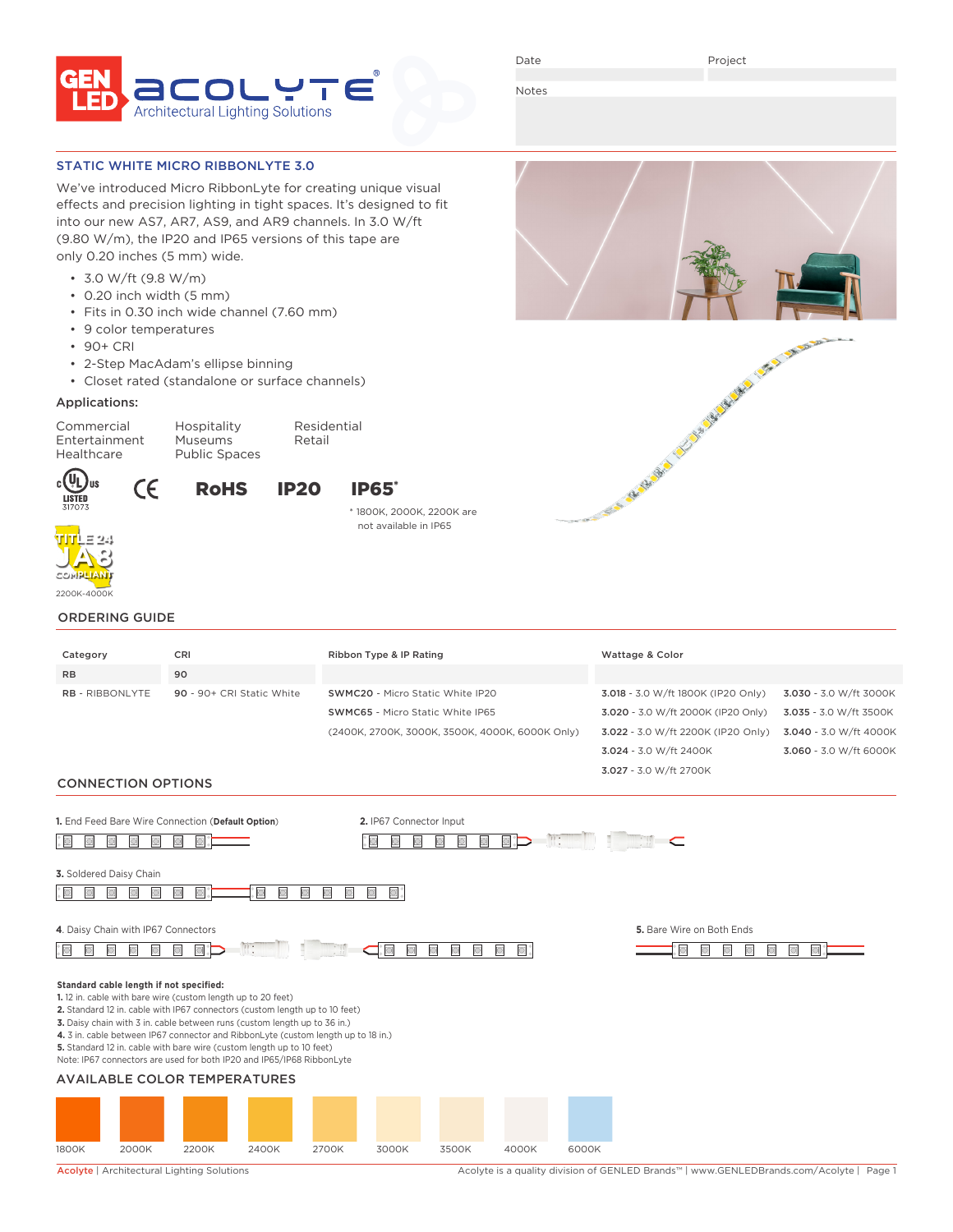

# SPECIFICATIONS / DIAGRAM / USAGE GUIDELINES

|                                         |                                 | STATIC WHITE MICRO RIBBONLYTE 3.0                                                                                                                                                                                                                                             |                                     |                                   |                                     |                                     |                                    |                                    |                                                                                    |                                      |  |  |
|-----------------------------------------|---------------------------------|-------------------------------------------------------------------------------------------------------------------------------------------------------------------------------------------------------------------------------------------------------------------------------|-------------------------------------|-----------------------------------|-------------------------------------|-------------------------------------|------------------------------------|------------------------------------|------------------------------------------------------------------------------------|--------------------------------------|--|--|
| <b>Operating Voltage</b>                |                                 | 24 V                                                                                                                                                                                                                                                                          |                                     |                                   |                                     |                                     |                                    |                                    |                                                                                    |                                      |  |  |
| <b>Power Consumption</b>                |                                 | 3.0 W/ft (9.8 W/m)                                                                                                                                                                                                                                                            |                                     |                                   |                                     |                                     |                                    |                                    |                                                                                    |                                      |  |  |
| Current (mA) - 24V                      |                                 | 125 mA/ft (410 mA/m)                                                                                                                                                                                                                                                          |                                     |                                   |                                     |                                     |                                    |                                    |                                                                                    |                                      |  |  |
| <b>LED Pitch</b>                        |                                 | 43 LEDs/ft (140 LEDs/m)                                                                                                                                                                                                                                                       |                                     |                                   |                                     |                                     |                                    |                                    |                                                                                    |                                      |  |  |
| <b>Protection Rating</b>                |                                 | IP20, IP65 (1800K, 2000K, and 2200K are only available in IP20)                                                                                                                                                                                                               |                                     |                                   |                                     |                                     |                                    |                                    |                                                                                    |                                      |  |  |
| Dimming/Control                         |                                 | MLV / 0-10 Volt / Lutron Hi-lume 1% dimming & Hi-lume Premier 0.1% L3D0 LED drivers / Lutron VIVE code compliance available / ELV / DALI                                                                                                                                      |                                     |                                   |                                     |                                     |                                    |                                    |                                                                                    |                                      |  |  |
| <b>Operating Temperature</b>            |                                 | -40° F to 158° F (-40° C to 70° C)                                                                                                                                                                                                                                            |                                     |                                   |                                     |                                     |                                    |                                    |                                                                                    |                                      |  |  |
| MacAdam Ellipses (SDCM)                 |                                 | 2-Step Binning                                                                                                                                                                                                                                                                |                                     |                                   |                                     |                                     |                                    |                                    |                                                                                    |                                      |  |  |
| Colors                                  |                                 | 1800K                                                                                                                                                                                                                                                                         | 2000K                               | 2200K                             | 2400K                               | 2700K                               | 3000K                              | 3500K                              | 4000K                                                                              | 6000K                                |  |  |
| Lumens                                  |                                 | 219 lm/ft<br>$(718 \text{ Im/m})$                                                                                                                                                                                                                                             | 255 lm/ft<br>$(836.4 \text{ Im/m})$ | 267 lm/ft<br>$(876 \text{ Im/m})$ | 285 lm/ft<br>$(935 \, \text{Im/m})$ | 300 lm/ft<br>$(984 \, \text{Im/m})$ | 312 lm/ft<br>$(1023 \text{ lm/m})$ | 321 lm/ft<br>$(1053 \text{ Im/m})$ | 342 lm/ft<br>$(1122 \, \text{Im/m})$                                               | 330 lm/ft<br>$(1092 \, \text{Im/m})$ |  |  |
| <b>Binning Tolerance</b>                |                                 | $+/-100K$                                                                                                                                                                                                                                                                     |                                     |                                   |                                     |                                     |                                    |                                    |                                                                                    |                                      |  |  |
| <b>LED Beam Angle</b>                   |                                 | 120°                                                                                                                                                                                                                                                                          |                                     |                                   |                                     |                                     |                                    |                                    |                                                                                    |                                      |  |  |
| Lamp Life                               |                                 | 50,000 Hrs                                                                                                                                                                                                                                                                    |                                     |                                   |                                     |                                     |                                    |                                    |                                                                                    |                                      |  |  |
| <b>Cuttable Length</b>                  |                                 | 1.97 in (50 mm)                                                                                                                                                                                                                                                               |                                     |                                   |                                     |                                     |                                    |                                    |                                                                                    |                                      |  |  |
| CRI - All Color Temp.                   |                                 | 90+ CRI                                                                                                                                                                                                                                                                       |                                     |                                   |                                     |                                     |                                    |                                    |                                                                                    |                                      |  |  |
| Lumens / Watt                           |                                 | 73 lm/W                                                                                                                                                                                                                                                                       | 85 lm/W                             | 89 lm/W                           | 95 lm/W                             | 100 lm/W                            | 104 lm/W                           | 107 lm/W                           | $114 \, \text{Im}/\text{W}$                                                        | $111 \text{ Im}/W$                   |  |  |
| <b>Constant Voltage</b>                 |                                 |                                                                                                                                                                                                                                                                               |                                     |                                   |                                     | $\checkmark$                        |                                    |                                    |                                                                                    |                                      |  |  |
| Certifications                          |                                 | UL 2108 Issued: 2016/06/17 Ed: 1 Rev: 2021/10/16 Low Voltage Lighting Systems.<br>CSA C22.2 No. 250.0, General Requirements for Luminaires.<br>ROHS compliant UL 2108.<br>Suitable for use in closets, compliant with NFPA® 70, NEC® Section 410.16 (A)(3) and 410.16 (C)(5). |                                     |                                   |                                     |                                     |                                    |                                    |                                                                                    |                                      |  |  |
| Warranty                                |                                 | IP20: 6 years, IP65: 3 years                                                                                                                                                                                                                                                  |                                     |                                   |                                     |                                     |                                    |                                    |                                                                                    |                                      |  |  |
| <b>24V DIMENSIONS</b>                   | <b>Top View</b>                 |                                                                                                                                                                                                                                                                               |                                     |                                   |                                     |                                     |                                    | Side View                          | <b>Dimensions</b>                                                                  |                                      |  |  |
| IP <sub>20</sub>                        | CUTTABLE EVERY: 1.97 in (50 mm) |                                                                                                                                                                                                                                                                               |                                     |                                   |                                     |                                     |                                    |                                    | Width 0.20 in (5 mm)<br>Max Length* 28 ft (8.5 m)<br>Height 0.06 in (1.45 mm)      |                                      |  |  |
| IP65<br>CUTTABLE EVERY: 1.97 in (50 mm) |                                 |                                                                                                                                                                                                                                                                               |                                     |                                   |                                     |                                     |                                    | <u>ineeni</u>                      | Width 0.20 in (5 mm)<br>Max Length* 28 ft (8.5 m)<br>Height $0.1$ in $(2.5$ mm $)$ |                                      |  |  |

### USAGE GUIDELINES

- IP65 RibbonLyte are not field cuttable. All custom cuts and connections for these models must be performed at the factory to ensure waterproofing standards are met. Any modification of this on the field or by end user will result in a voided warranty.
- When installing this product take into account the surface temperature of the material this product is mounted to. Many building surfaces which are exposed to direct sunlight exceed the 70° C / 158° F maximum that our product is rated for. High risk locations like this should be avoided.
- Our IP65 can be used in wet, outdoor locations around swimming pools and spa tubs, but our products are not intended to be submerged in pools and fountains and do not carry UL676 certification to do so.
- Please refer to our RibbonLyte Proper Use Guide in our *Application Guide* for more information. Available for download at www.GENLEDBrands.com/Acolyte.
- Compatible with a wide variety of control products including the entire line of Lutron dimming systems.
- For use with Acolyte drivers, 0-10V dimming modules and interface controllers (DMXINF models).
- Use with non-Acolyte supplied drivers is not supported or warrantied.
- Due to the nature of the product, RibbonLyte cuttable lengths are generally longer or shorter than the customer requested length. Unless specified, RibbonLyte is factory cut at the shorter cuttable point.
- We reserve the right to make changes to product lineup, specifications, design and finishes at any time without notice.

Acolyte does not warrant or represent that the information is free from errors or omission. The information may change without notice and Acolyte is not in any way liable for the accuracy of any information printed and stored or in any way interpreted or used.